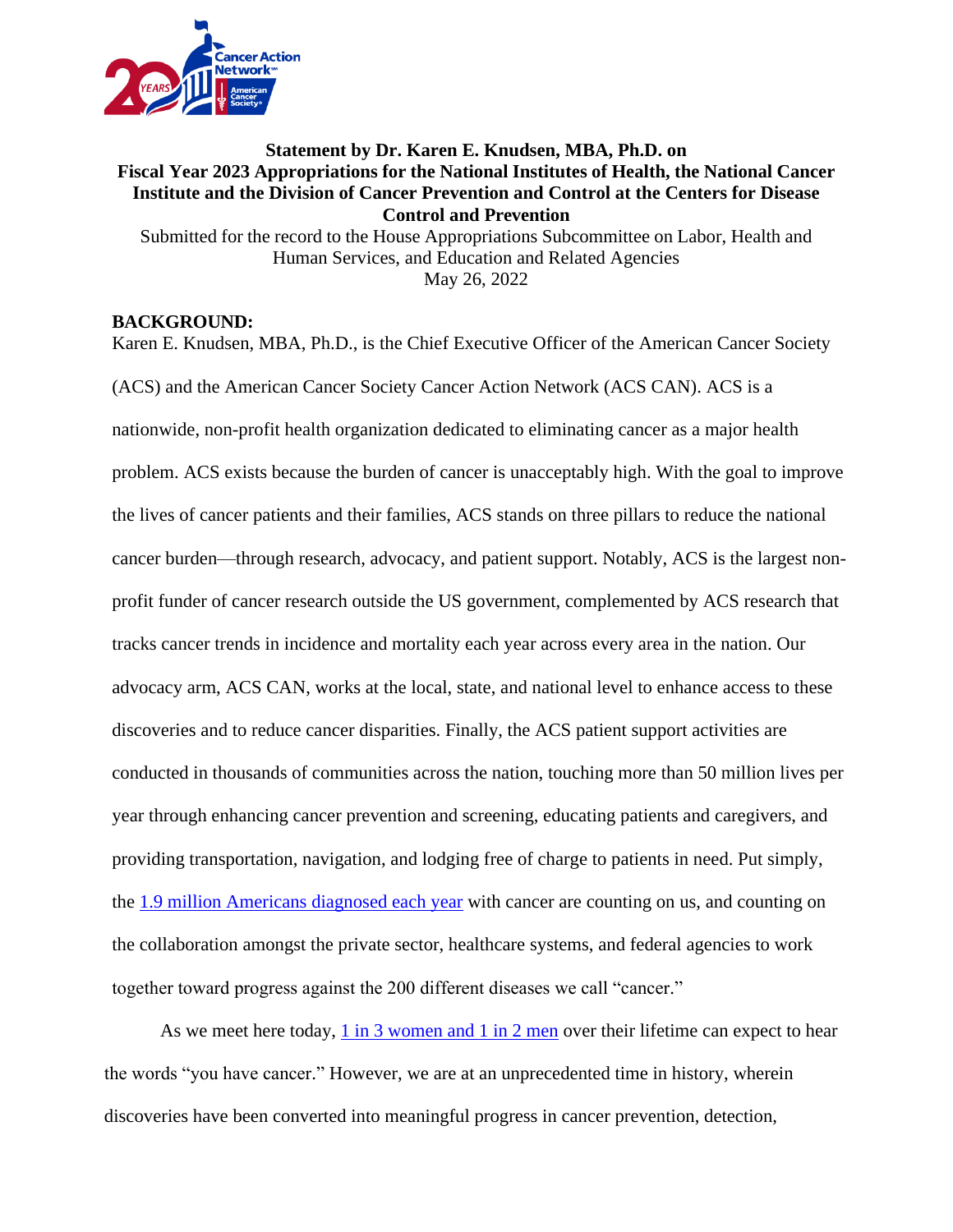treatment, and in some cases, cure. Since 1991, when there was a formidable increase in cancer research funding, cancer mortality rates have [declined by 32%.](https://www.cancer.org/content/dam/cancer-org/research/cancer-facts-and-statistics/annual-cancer-facts-and-figures/2022/2022-cancer-facts-and-figures.pdf) That alone does not tell the story the flattening of the cancer mortality curve has accelerated in recent years, from a 0.5% decrease year over year in the post-1991 era to our current rate of a 2% annual decline. In total, more than [3.5 million deaths from cancer have been averted](https://www.cancer.org/content/dam/cancer-org/research/cancer-facts-and-statistics/annual-cancer-facts-and-figures/2022/2022-cancer-facts-and-figures.pdf) due to cancer research funding.

It is clear that cancer research does indeed save lives, and more than ever before the gap between discovery and clinical intervention has narrowed, and emboldened a generation of new cancer researchers to strive for better anti-cancer strategies. Indeed, the last 10 years alone have resulted in the addition of an entirely new class of cancer therapeutics in the form of immunotherapy, complementing previous standards of surgery, chemotherapy, and radiation therapy. Research has also resulted in the development and implementation of a highly effective cancer vaccine, protecting against HPV (human papilloma virus) driven cancers. Thanks to this breakthrough, we have the first generation of vaccinated individuals in the US with protection against cervical cancer, and up to 50% of head and neck cancers. Similarly impactful research advances have been realized in new strategies for cancer imaging and early detection, effective new treatments for cancers previously thought to be intractable, and in some cases, cures.

It is on this basis that the cancer mortality rate is declining, and on this basis that we urge Congress to not only maintain but increase the pace of discovery through enhancing cancer research funding. Despite considerable gains, much work remains to reduce the burden of cancer. Unfortunately, a subset of lethal cancers are on the rise and show concerning trends that require intensive research. These include year over year increases in early onset colorectal cancer, uterine cancer, pancreatic cancer, and advanced prostate cancer. Lung cancer remains a major health challenge, accounting for 350 deaths alone in the US each day. Overall, [cancer is the second](https://www.cdc.gov/cancer/dcpc/research/update-on-cancer-deaths/index.htm#:~:text=Cancer%20was%20the%20second%20leading,females%20and%20317%2C731%20among%20males.)  [leading cause of death in the US,](https://www.cdc.gov/cancer/dcpc/research/update-on-cancer-deaths/index.htm#:~:text=Cancer%20was%20the%20second%20leading,females%20and%20317%2C731%20among%20males.) with greater than [600,000 individuals predicted to die](https://www.cancer.org/content/dam/cancer-org/research/cancer-facts-and-statistics/annual-cancer-facts-and-figures/2022/2022-cancer-facts-and-figures.pdf) from

2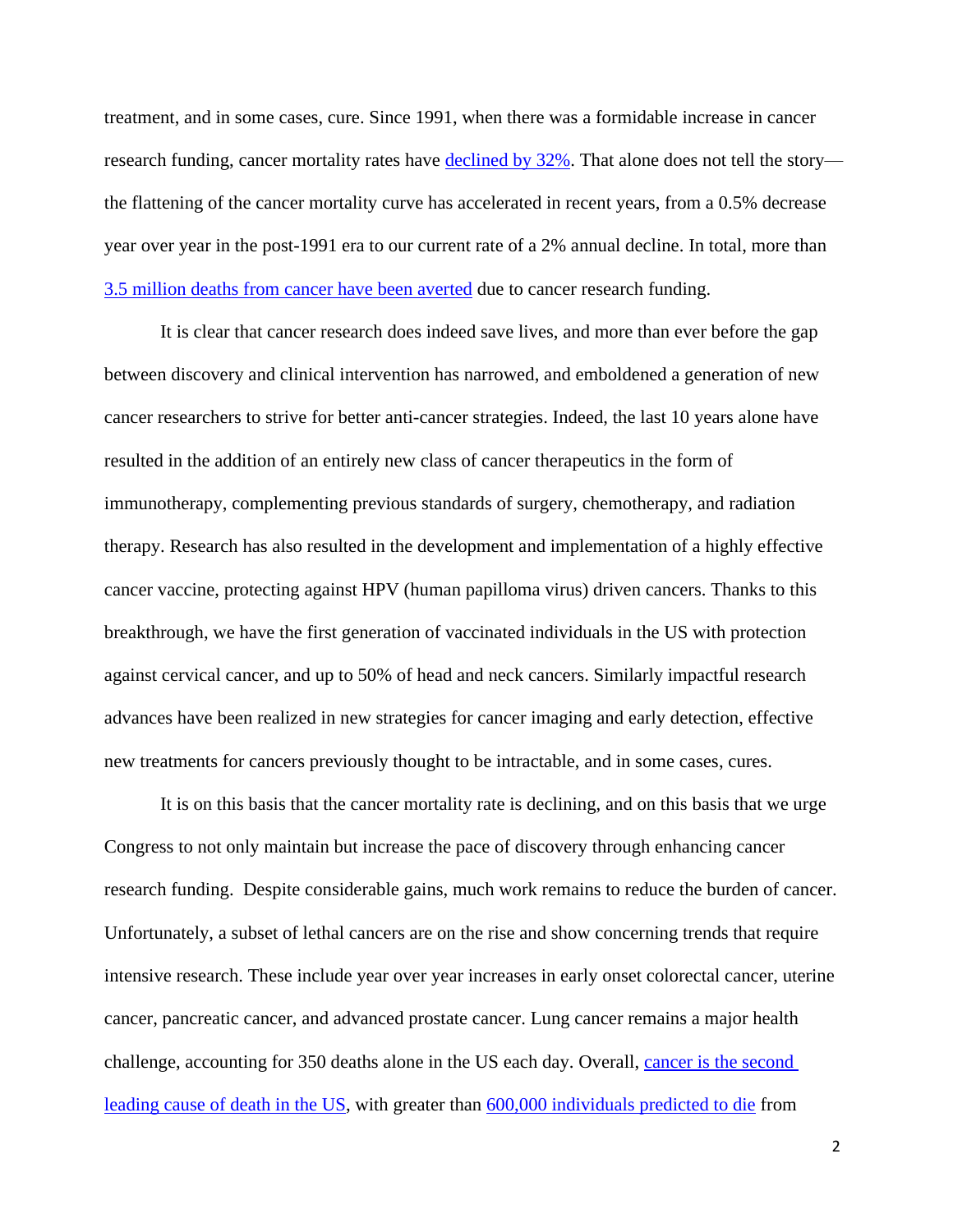cancer in this year alone. The scientific community has shown that investment in cancer research yields returns in lives saved, and is poised to take on these challenges to further reduce death and suffering from cancer.

Equally important is investment in research that seeks to understand and measurably mitigate deep disparities that exist in cancer outcomes. For example, Black men have a 2-fold [higher death rate](https://acsjournals.onlinelibrary.wiley.com/doi/10.3322/caac.21718) from prostate cancer, stomach cancer, and myeloma as compared to white men. Black women are [twice as likely](https://onlinelibrary.wiley.com/doi/10.1002/cam4.4158) as women of other racial or ethnic groups to be diagnosed with triple negative breast cancer (an aggressive form of disease), and for all breast cancers have a 41% [higher cancer death rate](https://www.cancer.org/content/dam/cancer-org/research/cancer-facts-and-statistics/annual-cancer-facts-and-figures/2022/2022-cancer-facts-and-figures.pdf) as compared to white women. Geographical disparities also exist. For example, lung cancer mortality is  $3-5$  times higher in Kentucky vs. Utah or Puerto Rico. Cervical cancer incidence is more than [twice as high](https://statecancerprofiles.cancer.gov/quick-profiles/index.php?statename=puertorico) in Arkansas as compared to Vermont. Factors leading to these and other striking cancer disparities are multi-factorial, and require research to develop strategies such that all Americans will have an equal chance to prevent, detect, and survive cancer—a ideal to which the American Cancer Society also strives toward.

We believe that investment in cancer research is a critical component of investing in population health. The ripple effects of the COVID-19 pandemic have further amplified this need. It has been estimated that [9.5 million Americans](https://jamanetwork.com/journals/jamaoncology/fullarticle/2778916) missed or delayed breast, colon, and prostate cancer screening in 2020 as a result of the pandemic, laying the foundation for a wave of cancer diagnoses at a more advanced stage that is difficult to treat. Based on the initial delays in breast [and colorectal cancer screening alone,](https://www.science.org/doi/10.1126/science.abd3377) the National Cancer Institute (NCI) has predicted an unprecedented increase in cancer mortality for the first time since the 1991 flattening of the mortality curve. Further contributing to this concerning trajectory were pandemic-associated delays or reductions in access to clinical trials. Clinical trials span the cancer continuum and provide early access to the most advanced form of cancer detection and treatment. Funding for clinical trials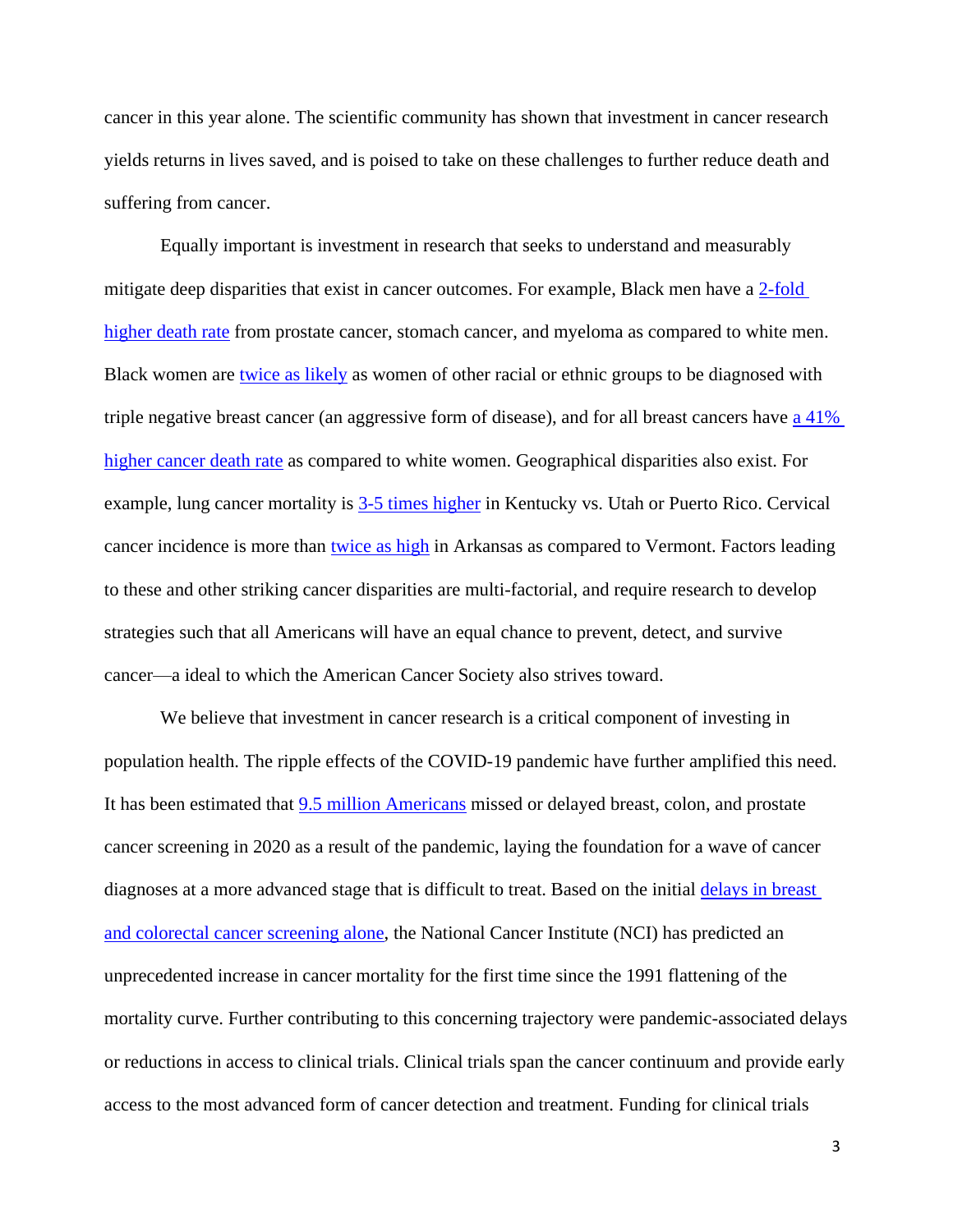through the NCI is a vital resource through which Americans across the country benefit from research breakthroughs that can be lifesaving.

As a data-driven organization dedicated to improving the lives of cancer patients and their families, there has never been a more important time to invest in cancer research, and therein, to invest in protecting Americans against the second leading cause of death in this country. Progress has been remarkable, and the US scientific community stands ready to accelerate. The 1.9 million Americans who will face cancer diagnosis this year are counting on us. On behalf of all of those we serve, and their families, the American Cancer Society urges the following:

# **1. For fiscal year (FY) 2023, ACS recommends funding of \$49 billion for the National Institutes of Health (NIH) base budget, a \$4.1 billion increase over the comparable FY**

#### **2022 funding level, with an inclusion of \$7.76 billion for the NCI.** Such an allocation

would allow the NIH's base budget to keep pace with the biomedical research and development price index and provide meaningful growth. Such investment is not only required to accelerate progress against cancer but will provide a needed boost toward maintaining a position of leadership in cancer discovery. Notably:

- a. Greater than 80% of federal funding for the NIH and NCI is spent on biomedical research projects at research facilities across the country.
- b. In FY 2020, the NIH provided over \$34.6 billion in extramural research to scientists in all 50 states and the District of Columbia.
- c. NIH research funding also supported more than 536,000 jobs and more than \$91 billion in economic activity last year.

#### **2. The ACS recommendation for the NCI of \$7.76 billion is all the more critical, as:**

a. Given the explosion in impactful discoveries, NCI is currently experiencing a demand for research funding that is far beyond that of any other Institute or Centers.